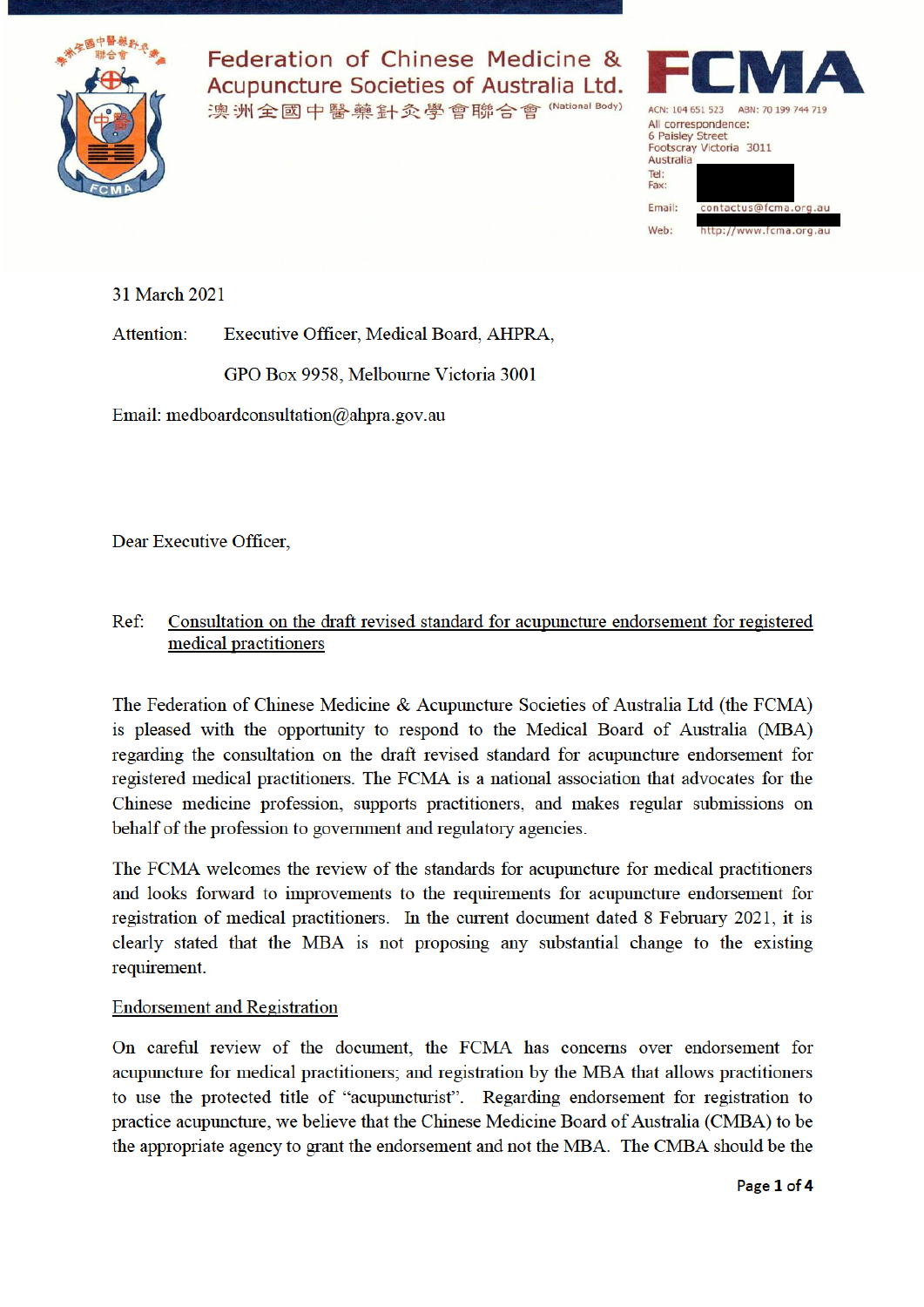standard and reference for competency and safety for acupuncture practice rather than the MBA. After all, the MBA would definitely not agree to medical practitioners to be endorsed by any other national board as medical practitioners other than the MBA itself. Although the National Law has empowered every National Boards to endorse their registrants to use acupuncture title under the National Registration and Accreditation Scheme (NRAS) which aims to uniform the registration standards across the country, the FCMA has appreciated that the Physiotherapy Board of Australia,  $1$  the Podiatry Board of Australia,  $2$  the Chiropractic Board of Australia, <sup>3</sup> and the Osteopathy Board of Australia, <sup>4</sup> have given up their endorsement powers and encouraged their registrants to apply for acupuncture registration through the CMBA if their respective practitioners have adequate acupuncture qualifications. The FCMA agrees that, in line with other regulated health professions under the NRAS, for medical practitioners to use the protected title of "acupuncturist", the medical practitioner should be registered with the CMBA; and, again, not to be endorsed for acupuncture by the MBA.

# Course Accreditation

The FCMA also has concerns over the length of the acupuncture course approved by the MBA for medical practitioners. In the MBA website, the Australian Medical Acupuncture College (AMAC) offers an acupuncture course for medical practitioners to enable medical practitioners to be endorsed to practise acupuncture.<sup>5</sup> The CMBA accredits a postgraduate course offered by the Royal Melbourne Institute of Technology (RMIT) University, enabling health practitioners to be registered and to be able to use the protected title of "acupuncturist".  $6$  This course offered by the RMIT University is open to all healthcare practitioners including medical practitioners.<sup>7</sup> The common criterion is that both the AMAC course and the RMIT University courses are available to practitioners who are already graduates in their own fields/specialties. It is obvious that the AMAC course is exclusively for medical practitioners (and for dentists), being the only accredited course on the MBA website and that the practitioners do not need to consider other offerings as requirement for endorsement to practice acupuncture. The course offered by the AMAC is not in the CMBA website, suggesting that it is not recognised by the CMBA for acupuncture. Comparing the two courses offered by the AMAC and by the RMIT University shows vast discrepancies. The AMAC course offers a Part 1 course in acupuncture, consisting of 60 hours of

<sup>4</sup> https://www.osteopathyboard.gov.au/Registration-Standards/FAQ.aspx accessed on 29/03/2021

<sup>1</sup> <sup>1</sup> https://www.physiotherapyboard.gov.au/Search.aspx?q=endorsement+of+acupuncture accessed on 29/03/2021

<sup>&</sup>lt;sup>2</sup> https://www.podiatryboard.gov.au/Registration-Endorsement/Endorsement-for-acupuncture.aspx accessed on 29/03/2021

<sup>&</sup>lt;sup>3</sup> https://www.chiropracticboard.gov.au/registration/endorsement.aspx accessed on 29/03/2021

<sup>5</sup> https://www.medicalboard.gov.au/Accreditation/Approved-programs-of-study-for-acupunctureendorsement.aspx access on 22 March 2021

<sup>&</sup>lt;sup>6</sup> https://www.chinesemedicineboard.gov.au/Accreditation/Accredited-programs.aspx</u> access on 22 March  $2021$ 

<sup>&</sup>lt;sup>7</sup> https://www.rmit.edu.au/study-with-us/levels-of-study/postgraduate-study/masters-by-coursework/masterof-applied-science-acupuncture-mc024 access on 22 March 2021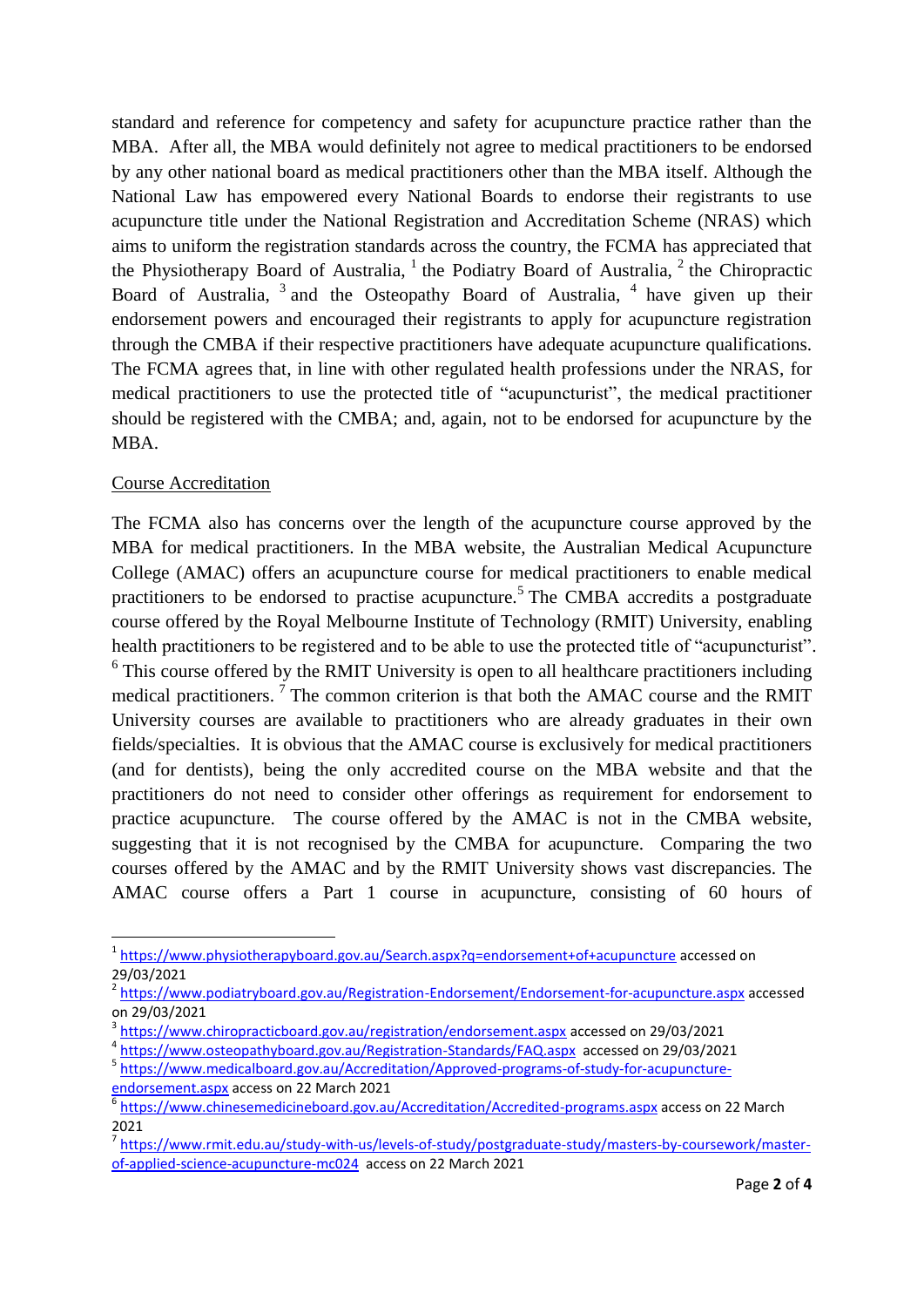webinars/lectures, 180 hours of self-directed learning, and 30 hours of clinical practice (made up of two weekends of mentorship and supervised clinical practice); totalling 270 hours. <sup>8</sup> The Master of Applied Science (Acupuncture) offered by the RMIT University consists of 234 hours of theory and practice, and 234 hours of clinical supervision and mentorship; totalling 468 hours. This course is recognised by the CMBA, but the course offered by the AMAC is not. There is significant difference between 30 hours of practicum offered by the AMAC and 234 hours of practicum offered by the RMIT University. The discrepancy in the hours or mentorship and supervised clinical practice between the two courses is alarming.

The FCMA stays on its longstanding believe that medical practitioners who intend to be endorsed for acupuncture practice, or be registered as acupuncturists to able to use the protected title should meet the requirements of the CMBA and to be endorsed or registered by the same. This is to maintain consistency in standard, competence and public safety. It is inconsistent for the MBA to endorse medical practitioners for acupuncture and to register practitioners who wish to use the protected title. If the MBA is able to endorse practitioners for acupuncture and as well as to register practitioners, enabling the use of the protected title, this would create double standards in the practice of acupuncture. This also suggests double standards being agreed to by the Australian Health Practitioners Registration Agency (AHPRA) in favour of the MBA.

# Recency of Practice

**.** 

In draft attachment A: Draft revised registration standard, it is noted that there is no minimum hours required for recency of practice for a medical practitioner to meet the requirements for renewal of endorsement for acupuncture practice. This is necessary to maintain skills and currency for continuation for practice.

### Requirements to Resume Practice

In draft attachment A: Draft revised registration standard, there is also no statement, as to the length of time that a practitioner might be away from practicing acupuncture without having to fulfil certain requirements to be able to resume practice. The FCMA believes that the requirement is necessary as there could be situation/s where medical practitioners may choose not to, or may not be able to practice acupuncture for legitimate reasons. This provides the practitioner a smooth pathway back to practice and to ensure competency.

In summary, the FCMA suggests the following recommendations for the safety of public:

- 1. That the CMBA be the agency to accredit all acupuncture courses.
- 2. That the CMBA be the agency to endorse or to register all acupuncture practitioners.

<sup>&</sup>lt;sup>8</sup> https://amac.org.au/education/?course id=70 access on 19 March 2021